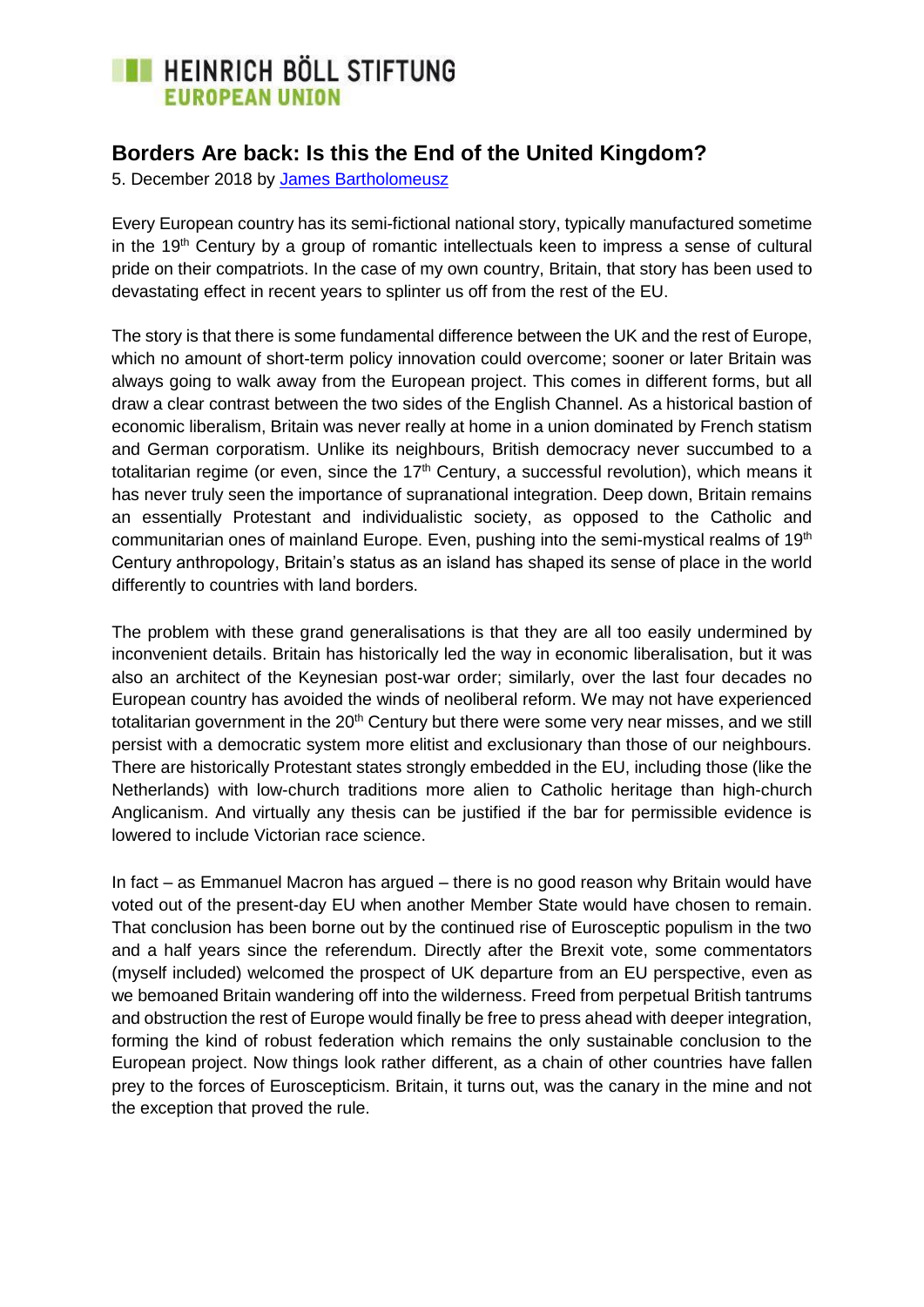#### **The growing of cultural divisions within countries**

The crucial point is that – especially in an age of disruptive communications technology – the cultural divisions between countries are increasingly less important than those within each country. The narrow British vote to leave the EU has to be situated in the wider fragmentation of public opinion across Europe and North America. Trump versus Clinton in the USA, Le Pen versus Macron in France, even Kurz versus van der Bellen in Austria – all embody the ravine that is opening up between cosmopolitan liberals and conservative nationalists everywhere. Nevertheless, there is an additional dimension in Britain which complicates matters further. The political realignment triggered by Brexit could yet mean the breakup of the British state itself, as its constituent nations choose to go their separate ways.

The great success of the unitary British state – as measured both by its internal durability and its capacity to build a global empire – has also tended to obscure the fact that it is actually a multinational union. The story of British unification is the story of the elites in

England, Scotland, Wales and Ireland combining their interests in a single system of government in Westminster, at the expense of both their respective populations and those elsewhere within the British sphere of influence. As Britain's role in the world has diminished over the last century, that unitary system has been challenged on a number of fronts. Ireland made the first break with the British union, establishing a republic and leaving a troubled province caught partway between the two states. More recently, support for devolved government and secession have gained major support in Scotland and Wales. Separatist parties have played a major role in Edinburgh and Cardiff since the millennium, with the Scottish National Party (SNP) now enjoying its eleventh consecutive year in power.

The dominant Scottish and Welsh separatists both style themselves as progressive, socialdemocratic alternatives to the Right-wing establishment in Westminster. Both the SNP and Plaid Cymru have carved chunks out of the (unionist) British Labour Party's support base, whose classic electoral strategy has meant focussing efforts on English swing voters while relying on safe support in Scotland and Wales. As Labour accommodated itself to neoliberalism, ostensibly to win support in crucial areas of England, Celtic separatists have pulled their countries further away from British unionism. In a precursor to a greater shock two years later, the British establishment endured a near-miss in 2014 when 45% of Scottish voters opted for independence from the United Kingdom.

#### **The friction between the British nations**

The Brexit vote has only underlined the divergence between the British nations. While England and Wales both voted to leave the EU by 53%, Scotland and Northern Ireland voted to remain by 62% and 56% respectively. Scottish first minister Nicola Sturgeon has been especially vocal about the prospect of her country being taken out of the EU against its will. A key grievance is that, in the 2014 referendum campaign on Scottish independence, the unionist side warned that a newly-seceded Scotland would be blocked from EU membership by other governments, like Spain's, facing their own separatist movements. Now, there is arguably much less to lose from splitting off from Brexit Britain and staking a claim to becoming the next EU Member State.

Brexit is sometimes painted by its proponents as an English revolution, a reassertion of Anglo-Saxon interests after years of subjection to Brussels and the special treatment of the Celtic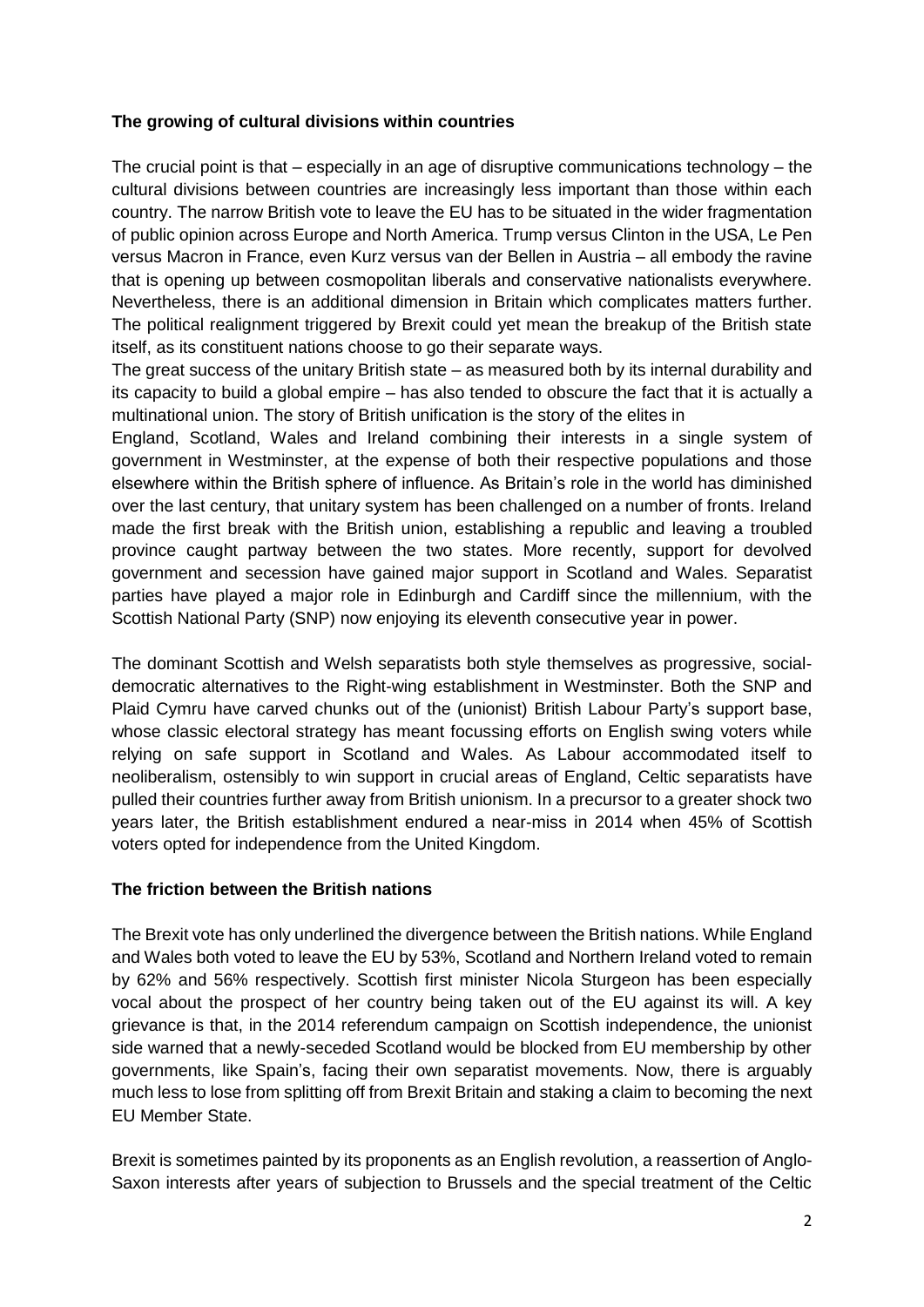minorities at home. You don't need to accept the tub-thumping chauvinism of Nigel Farage or Boris Johnson to see the underlying point. The population of England represents the vast majority of the British total, but its democratic institutions are scant at best. London and other major cities enjoy degrees of devolved government, but outside these areas there is a yawning gulf between disempowered and underfunded local authorities and the British government in Westminster. This democratic deficit is especially sharp in the post-industrial north, which has spent decades voting for Left-wing policies and being subjected to Right-wing ones. Meanwhile, a short distance over the border, similarly-minded Scots have repeatedly elected their own social-democratic governments to allocate budgets partly subsidised by English taxes and public borrowing.

And then there is Northern Ireland. The 1998 Good Friday Agreement, which ended the province's civil war between Protestant unionists and Catholic separatists, has been one of the great achievements of modern European diplomacy. Its guiding principle is that Northern Irish citizens should not be forced to choose between Britain and the Irish Republic, which in practice means maintaining an open border both on the island of Ireland and across the Irish Sea. That openness is, of course, threatened by any Brexit arrangement which seeks to sever ties between Britain and the rest of the EU. Since the referendum tensions between the different factions have been rising once again, with both sides fearful that a hard border could be imposed in the 'wrong' place. The draft UK withdrawal agreement currently under consideration only defers a solution to this problem until the next phase of negotiations.

### **Post-Brexit scenarios for the UK**

The friction between the four British nations pre-dates the referendum, but Brexit has acted to increase the temperature. It is 300 years since the English and Scottish governments opted to merge their states and the phrase 'United Kingdom' became common parlance. There is now a distinct possibility that, before too long, the United Kingdom could splinter into three or four separate parts. Scotland was on the brink of independence even before the Brexit vote, and it wouldn't be too surprising if the Scots now opt for Brussels over Westminster. Northern Ireland may decide that its hard-won peace can only be maintained as a small independent state, or alternatively it may choose to bury the past and merge into an Irish Republic which is less and less defined by its historical Catholicism. The pull towards full separation is weakest in Wales, but the landscape may look rather different if the Welsh are to be left alone in a union with  $-$  and vastly outnumbered by  $-$  the English. And if they feel that their Celtic neighbours are too greatly obstructing their post-Brexit ambitions, the English themselves may decide to go it alone and withdraw from the union they first instigated.

If some of these scenarios sound unlikely then it is because they all have the potential to go disastrously wrong. All would, in some way or other, involve imposing borders acrimoniously, some of which have not existed for centuries. We know from the tragic recurrence of European history the damage that borders between interdependent territories can wreak. There are good reasons why the Christian-democratic architects of the European project looked back to the great continental empires as a model for post-war reconstruction. Free movement and economic integration provided a solution to different groups coexisting peacefully; after the Second World War it made sense to revive this model for former combatants, starting with the coal and steel sectors and gradually building towards greater alignment.